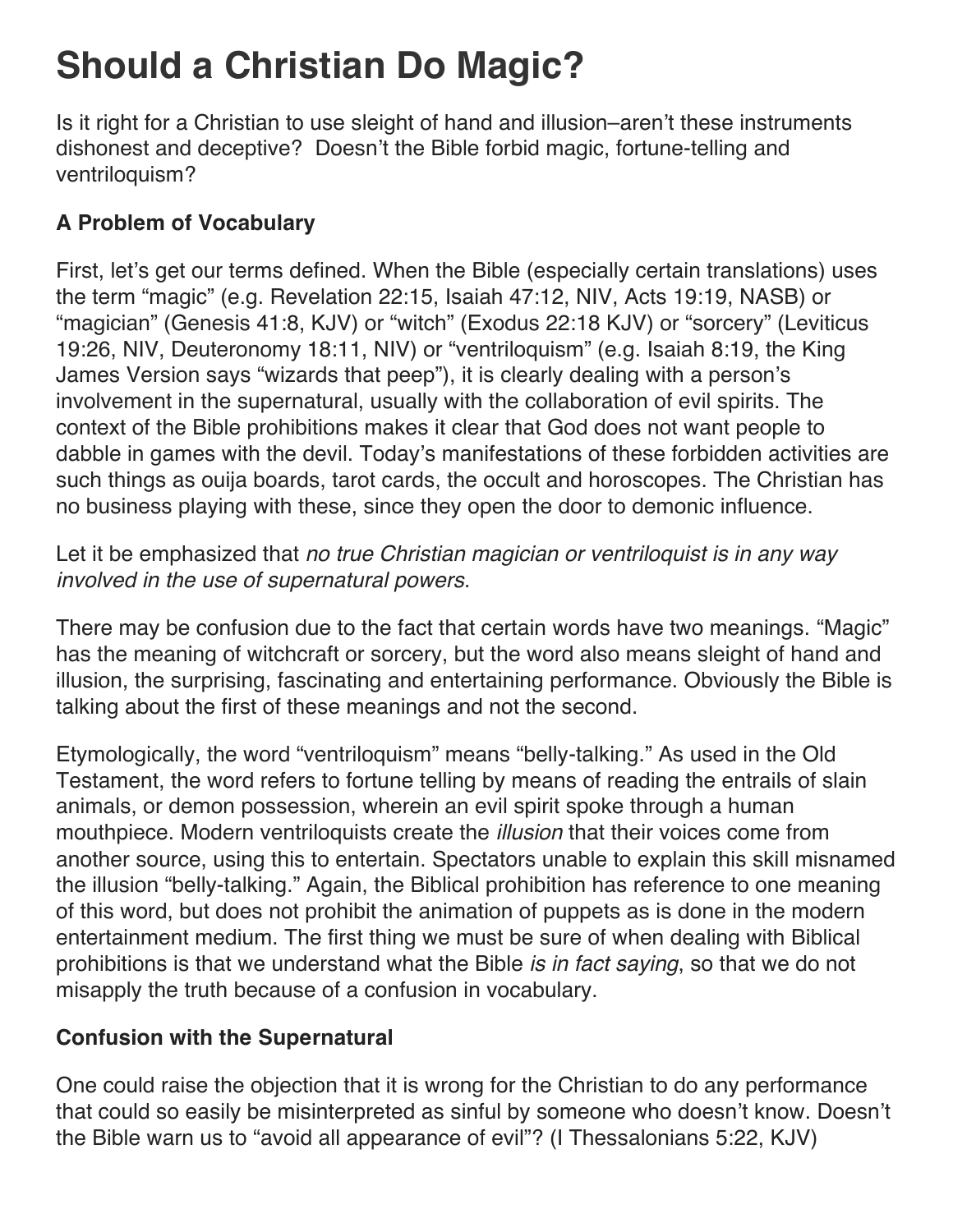Couldn't innocent parlor magic or ventriloquism be easily confused with forbidden activity?

In fact, a better translation of I Thessalonians 5:22 is "avoid every *form* of evil" (NASB) or "avoid every *kind* of evil" (NIV). In dealing with right and wrong, one must always be careful of appearances, but it is not the*appearance* that makes something right or wrong. The emphasis on appearance is *the essence of hypocrisy!* If the issue were that Christians are to refrain from doing anything that looks like sin or could be misinterpreted by someone who does not know, then we would *never* be able to do anything with confidence. According to this thinking, Jesus was correctly rebuked for eating with publicans, for forgiving prostitutes and for touching lepers. Certainly these actions confused many people, but the Son of God knew His mission and performed His ministry in spite of possible objections.

The Gospel magician could easily be confused with the secular entertainer, or worse, with the occultist, just as the Christian singer could be associated with the aciddropping Satanist, or the radio preacher could be identified with the immoral talk-show host. Or we could insist that it is wrong for the Christian to read any magazine or paperback book, because immoral people publish sinful books and magazines. Do we believe that because of the sin of some broadcasters, there is no value in the ministry of broadcasting? Part of the issue is whether a godly performer should stop a ministry he knows to be right, just because someone else might misjudge his motives or his methods.

Some Christians assume that anything they cannot themselves understand and explain *must* be supernatural. Hence they see negative effects as being produced by demons, and every positive event must be a miracle of God. There is great room, however, for neutral items which can be used either for good or for evil.

#### **Ministry by means of "Deception"?**

Another objection is that it is not right for the Christian to use trickery in presenting the truth. No matter how you slice it, magic involves deceit (illusion). Of course some "Gospel magicians" try to get around this objection by never actually saying their hand is empty when it isn't, but they say, "my hand looks empty." This skirts the issue, since the intent is for the audience to believe that the hand was empty (or that the bunny materialized from thin air, or that the red scarf actually turned white, etc.) The deceit was there, regardless of whether the performer told a lie with his words or with his actions.

Here we must deal with the nature of truth. At any given time, a presentation of truth only represents a portion of reality. I carry a photograph of my wife that everyone claims is a very candid likeness, yet it deceives in certain ways. For one thing, my wife is not black and white and gray; for another, she is more than two inches tall and is not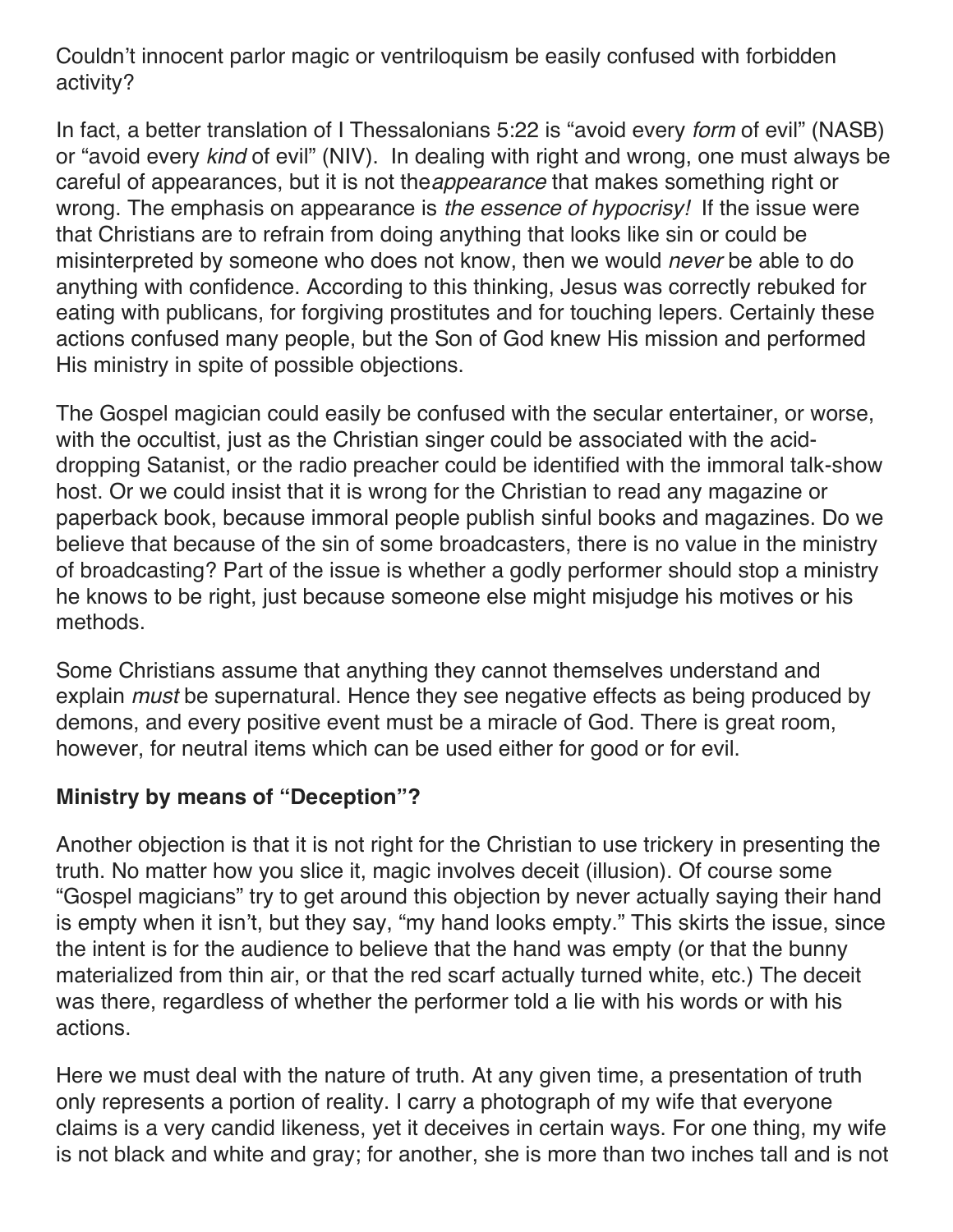flat. But the image abstracted by this photograph captures her expression and personality very honestly. It is an honest–though partial–representation of the truth. The issue is whether the Gospel magician conveys the impression that he is doing supernatural things, or whether he honestly acknowledges that what he is doing is trickery.

Something to bear in mind is the nature of drama. We are not "deceived" by the actor who is playing a part, and in fact we say that he played his part well. In drama we suspend what we know to be true rationally and enter into imagination and "believe" the story. But when it's over, we don't actually believe that we saw the real person being portrayed. Howard Thurston, a famous magician of a century ago, said "A magician is actually an actor playing the part of a magician."

After all is said and done, most people acknowledge that magical entertainers do not actually have supernatural powers. If the total presentation is an accurate representation of Biblical truth, the audience will be impressed with the message, and not dazzled at the thought that a person has been doing actual superhuman feats.

# **A Biblical Basis for Gospel Magic**

It is fine to say that doing Gospel magic is not *wrong*, but *is it right?* Is there a Biblical justification for using magic to present Scriptural or spiritual truths?

The first part of the argument comes from Jesus' own use of parables–visual aids. Matthew 13:34 indicates that in Jesus' teaching, He *always* used object lessons. Sleight of hand and illusion provide a way of presenting some very powerful spiritual messages in a visual way. When a dirty handkerchief–representing sin–is transformed into an egg, it makes a very striking illustration of the change God makes in a person's life when he trusts Christ. Magic tricks have power to gain and maintain attention.

The second part of a Biblical basis for Gospel magic is God's own use of the spectacular as an attention-getting device. He could have dealt with people without using the miraculous, but with Moses He chose to use a bush that burned without being consumed; with Balaam He used a talking donkey; with Joshua He used a destructive trumpet blast to bring down the walls of Jericho, and with Belshazzar He wrote on the wall with a giant hand. Many of the prophets used spectacular attentiongetting devices, such as shaving their head, wearing a disintegrating garment, making a model of Jerusalem. And what a sight Jonah must have been, bleached from the digestive juices of the great sea monster, as he paraded through Nineveh proclaiming the judgment of God.

But perhaps most spectacular of all are the descriptions of the events surrounding the death and resurrection of Jesus. It could have happened without a lot of fanfare, but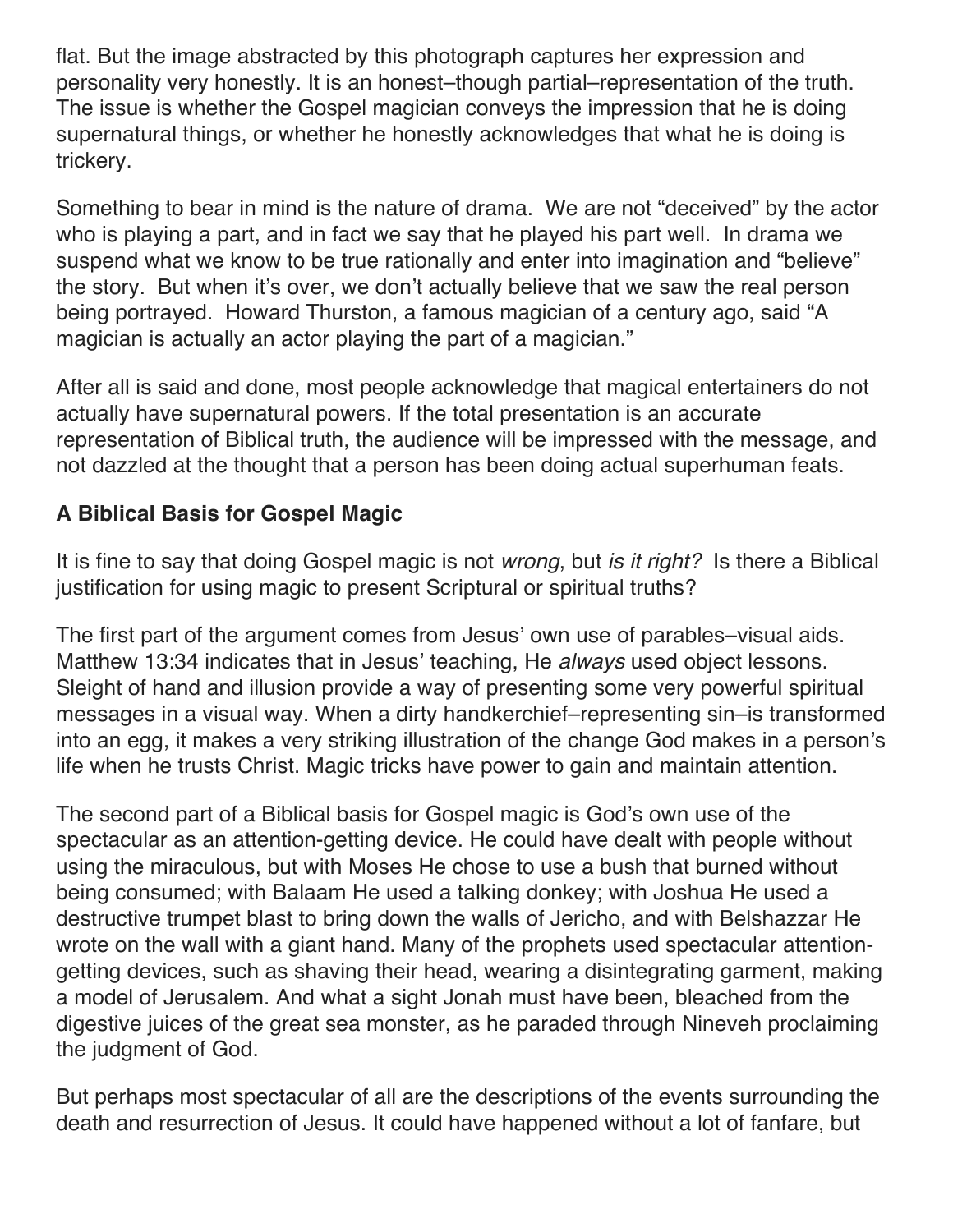Christ's death was accompanied by darkness and earthquake. The resurrection was accompanied by a blast of light that left the guards stunned and dazed.

There are some very impressive effects of "magic" that illustrate principles from the Scripture. When sleight of hand and illusion are harnessed for the purpose of explaining Gospel principles, they can be very powerful from a psychological and educational point of view.

### **Performance Leads to Pride**

A serious objection is that when people are amazed and admire the performer, this leads to pride on his part. This is certainly a possibility, and the Christian performer (no matter what art form) must guard against pride. This is true of the Christian singer, actor, magician, ventriloquist–and even preacher! Let us condemn pride in any form and in every presentation, but the possibility of pride should not deter from exercising a skill that can point people to God's truth and lead them to Christ.

## **Conclusion**

To wind up this brief treatment, let me make several practical suggestions about your own attitude towards "Gospel magic;"

- Enjoy "magic" presentations. Don't worry about being fooled. You don't need to understand how every trick is done in order for it to be all right.
- Pray for the Christian magician. He wants to present Gospel truths in an effective way, without violating what is proper. It is easy to give in to the sins of pride and presumption. He needs your understanding and support. Praise God that He has given this performer opportunities to present a message at places where a preacher would never be able to speak.
- Seek God's mind. Be sympathetic and ask God to help you understand what attitude is right to have towards forms of ministry that you do not wholeheartedly understand or endorse. Realize that the same skill may not be best for everyone, but God can bless it and use it for His glory.
- If you continue to have reservations, work them out. Talk to your local Christian magician. He will be happy to discuss them with you!
- Thanks for being open to consider some new ideas. I hope they have helped you to gain a new perspective. Read Acts 10:9-20 and rejoice that God opens the hearts and minds of His children who are ready to receive His messages.

*"Whatever you do, in word or in deed, do all in the name of the Lord Jesus, giving thanks [and honor and glory] through Him to God the Father." Colossians 3:17*